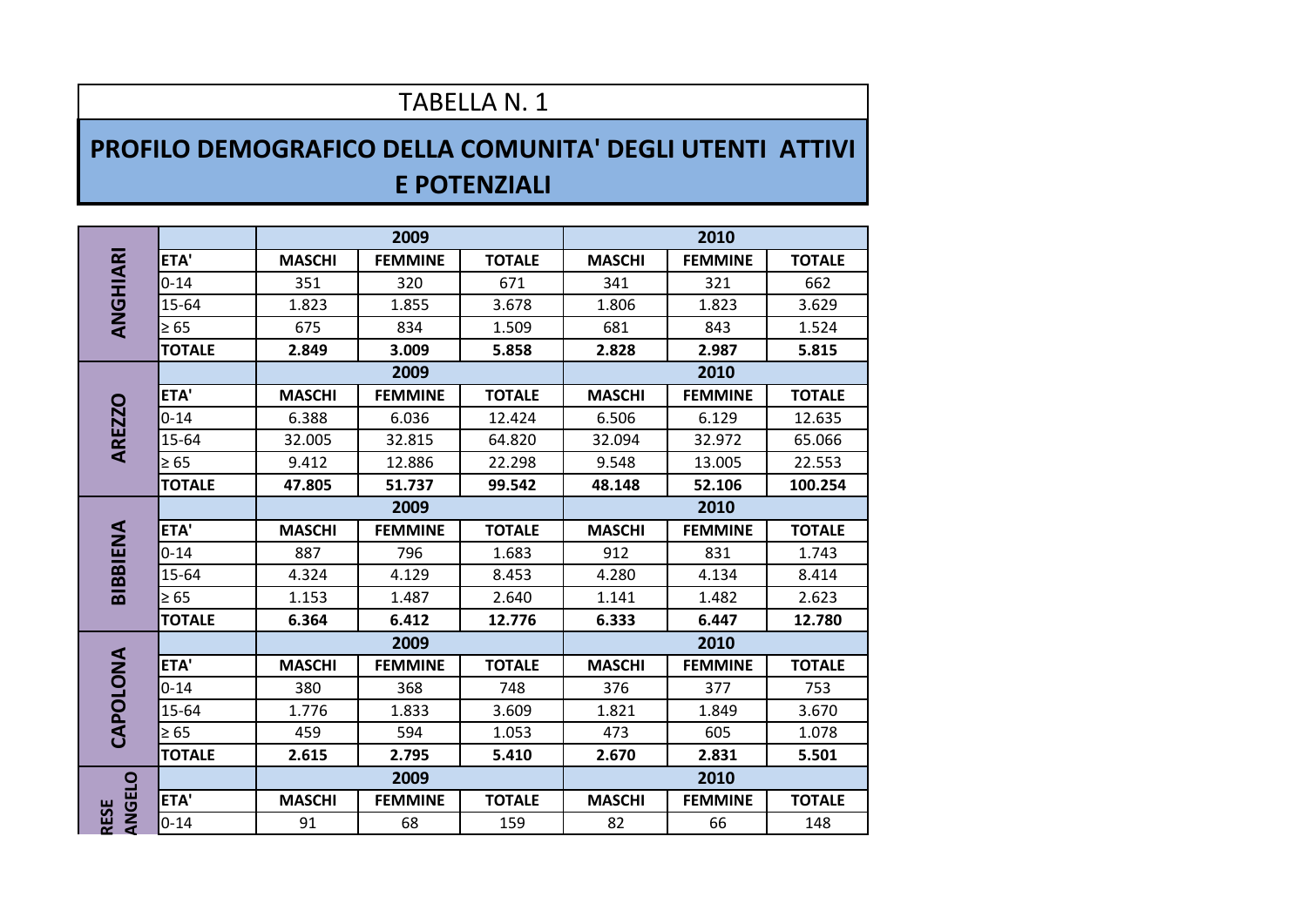| CAP<br><b>MICHEL</b>                 | 15-64         | 480           | 495            | 974           | 457           | 479            | 936           |  |
|--------------------------------------|---------------|---------------|----------------|---------------|---------------|----------------|---------------|--|
|                                      | $\geq 65$     | 209           | 260            | 469           | 214           | 253            | 467           |  |
|                                      | <b>TOTALE</b> | 780           | 822            | 1.602         | 753           | 798            | 1.551         |  |
| CASTELFRANCO<br>DI SOPRA             |               | 2009          |                |               | 2010          |                |               |  |
|                                      | ETA'          | <b>MASCHI</b> | <b>FEMMINE</b> | <b>TOTALE</b> | <b>MASCHI</b> | <b>FEMMINE</b> | <b>TOTALE</b> |  |
|                                      | $0 - 14$      | 189           | 203            | 392           | 188           | 213            | 401           |  |
|                                      | 15-64         | 1.055         | 977            | 2.032         | 1.055         | 977            | 2.032         |  |
|                                      | $\geq 65$     | 304           | 344            | 648           | 313           | 353            | 666           |  |
|                                      | <b>TOTALE</b> | 1.548         | 1.524          | 3.072         | 1.556         | 1.543          | 3.099         |  |
|                                      |               | 2009          |                |               | 2010          |                |               |  |
|                                      | ETA'          | <b>MASCHI</b> | <b>FEMMINE</b> | <b>TOTALE</b> | <b>MASCHI</b> | <b>FEMMINE</b> | <b>TOTALE</b> |  |
| NICCOLO<br>CASTEL S.                 | $0 - 14$      | 175           | 148            | 323           | 166           | 151            | 317           |  |
|                                      | 15-64         | 901           | 812            | 1.713         | 883           | 791            | 1.674         |  |
|                                      | $\geq 65$     | 313           | 457            | 770           | 325           | 462            | 787           |  |
|                                      | <b>TOTALE</b> | 1.389         | 1.417          | 2.806         | 1.374         | 1.404          | 2.778         |  |
|                                      |               | 2009          |                |               | 2010          |                |               |  |
|                                      |               |               |                |               |               |                |               |  |
|                                      | ETA'          | <b>MASCHI</b> | <b>FEMMINE</b> | <b>TOTALE</b> | <b>MASCHI</b> | <b>FEMMINE</b> | <b>TOTALE</b> |  |
|                                      | $0 - 14$      | 926           | 889            | 1.815         | 921           | 877            | 1.798         |  |
|                                      | 15-64         | 4.447         | 4.403          | 8.850         | 4.513         | 4.478          | 8.991         |  |
|                                      | $\geq 65$     | 1.274         | 1.538          | 2.812         | 1.228         | 1.559          | 2.841         |  |
| FIORENTINO<br>CASTIGLION             | <b>TOTALE</b> | 6.647         | 6.830          | 13.477        | 6.716         | 6.914          | 13.630        |  |
|                                      |               |               | 2009           |               |               | 2010           |               |  |
|                                      | ETA'          | <b>MASCHI</b> | <b>FEMMINE</b> | <b>TOTALE</b> | <b>MASCHI</b> | <b>FEMMINE</b> | <b>TOTALE</b> |  |
|                                      | $0 - 14$      | 664           | 580            | 1.244         | 662           | 568            | 1.230         |  |
|                                      | 15-64         | 2.987         | 3.006          | 5.993         | 3.000         | 3.027          | 6.027         |  |
|                                      | $\geq 65$     | 856           | 1.040          | 1.896         | 872           | 1.054          | 1.926         |  |
| VAL DI CHIANA<br><b>CIVITELLA IN</b> | <b>TOTALE</b> | 4.507         | 4.626          | 9.133         | 4.534         | 4.649          | 9.183         |  |
|                                      |               |               | 2009           |               |               | 2010           |               |  |
|                                      | ETA'          | <b>MASCHI</b> | <b>FEMMINE</b> | <b>TOTALE</b> | <b>MASCHI</b> | <b>FEMMINE</b> | <b>TOTALE</b> |  |
|                                      | $0 - 14$      | 1.325         | 1.284          | 2.609         | 1.347         | 1.280          | 2.627         |  |
|                                      | 15-64         | 7.397         | 7.501          | 14.898        | 7.328         | 7.492          | 14.820        |  |
| CORTONA                              | $\geq 65$     | 2.384         | 3.192          | 5.576         | 2.406         | 3.183          | 5.589         |  |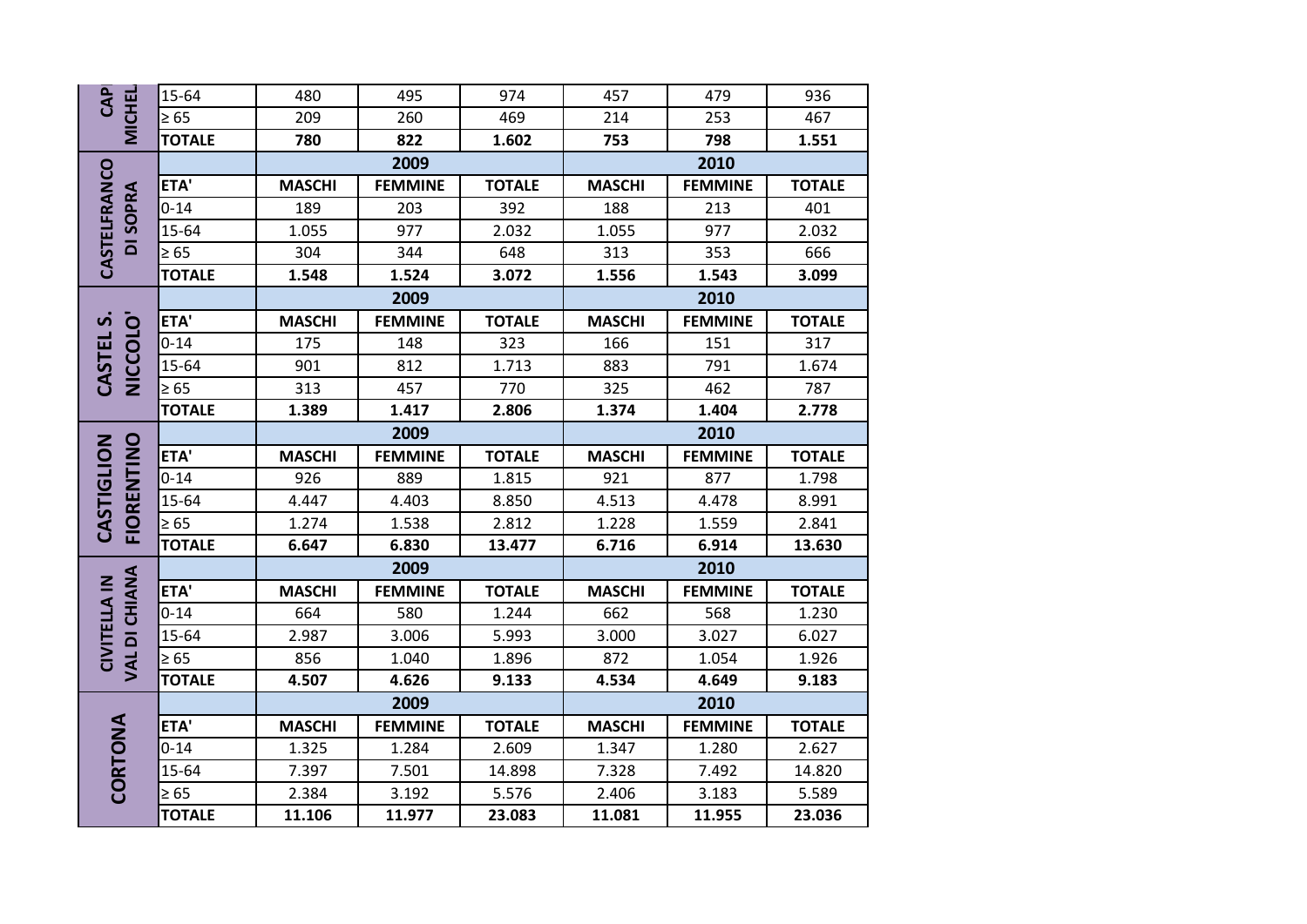| <b>CIUFFENNA</b><br><b>LORO</b> |               |               | 2009           |               | 2010          |                |               |  |
|---------------------------------|---------------|---------------|----------------|---------------|---------------|----------------|---------------|--|
|                                 | ETA'          | <b>MASCHI</b> | <b>FEMMINE</b> | <b>TOTALE</b> | <b>MASCHI</b> | <b>FEMMINE</b> | <b>TOTALE</b> |  |
|                                 | $0 - 14$      | 420           | 398            | 818           | 421           | 409            | 830           |  |
|                                 | 15-64         | 1.965         | 1.899          | 1.864         | 1.937         | 1.932          | 3.869         |  |
|                                 | $\geq 65$     | 545           | 658            | 1.203         | 573           | 667            | 1.240         |  |
|                                 | <b>TOTALE</b> | 2.930         | 2.955          | 5.885         | 2.931         | 3.008          | 5.939         |  |
|                                 |               | 2009          |                |               | 2010          |                |               |  |
|                                 | ETA'          | <b>MASCHI</b> | <b>FEMMINE</b> | <b>TOTALE</b> | <b>MASCHI</b> | <b>FEMMINE</b> | <b>TOTALE</b> |  |
| MONTE <sub>S</sub><br>SAVINO    | $0 - 14$      | 564           | 557            | 1.121         | 565           | 543            | 1.108         |  |
|                                 | 15-64         | 2.809         | 2.826          | 5.635         | 2.802         | 2.857          | 5.659         |  |
|                                 | $\geq 65$     | 875           | 1.078          | 1.953         | 891           | 1.096          | 1.987         |  |
|                                 | <b>TOTALE</b> | 4.248         | 4.461          | 8.709         | 4.258         | 4.496          | 8.754         |  |
|                                 |               |               | 2009           |               |               | 2010           |               |  |
|                                 | ETA'          | <b>MASCHI</b> | <b>FEMMINE</b> | <b>TOTALE</b> | <b>MASCHI</b> | <b>FEMMINE</b> | <b>TOTALE</b> |  |
|                                 | $0 - 14$      | 1.579         | 1.544          | 3.123         | 1.607         | 1.586          | 3.193         |  |
| MONTEVARCHI                     | 15-64         | 7.857         | 7.671          | 15.528        | 7.861         | 7.721          | 15.528        |  |
|                                 | $\geq 65$     | 2.243         | 3.128          | 5.371         | 2.263         | 3.128          | 5.391         |  |
|                                 | <b>TOTALE</b> | 11.679        | 12.343         | 24.022        | 11.731        | 12.435         | 24.166        |  |
|                                 |               | 2009          |                |               | 2010          |                |               |  |
| VALDARNO                        | ETA'          | <b>MASCHI</b> | <b>FEMMINE</b> | <b>TOTALE</b> | <b>MASCHI</b> | <b>FEMMINE</b> | <b>TOTALE</b> |  |
| PERGINE                         | $0 - 14$      | 193           | 180            | 373           | 198           | 183            | 381           |  |
|                                 | 15-64         | 1.052         | 1.073          | 2.125         | 1.053         | 1.078          | 2.131         |  |
|                                 | $\geq 65$     | 331           | 424            | 755           | 327           | 430            | 757           |  |
|                                 | <b>TOTALE</b> | 1.576         | 1.677          | 3.253         | 1.578         | 1.691          | 3.269         |  |
|                                 |               |               | 2009           |               |               | 2010           |               |  |
| PIAN DI SCO'                    | ETA'          | <b>MASCHI</b> | <b>FEMMINE</b> | <b>TOTALE</b> | <b>MASCHI</b> | <b>FEMMINE</b> | <b>TOTALE</b> |  |
|                                 | $0 - 14$      | 452           | 441            | 893           | 465           | 441            | 906           |  |
|                                 | 15-64         | 2.161         | 2.087          | 4.248         | 2.176         | 2.112          | 4.288         |  |
|                                 | $\geq 65$     | 539           | 647            | 1.186         | 542           | 671            | 1.213         |  |
|                                 | <b>TOTALE</b> | 3.152         | 3.175          | 6.327         | 3.183         | 3.224          | 6.407         |  |
|                                 |               |               | 2009           |               |               | 2010           |               |  |
| SANTO<br><b>ANO</b>             | ETA'          | <b>MASCHI</b> | <b>FEMMINE</b> | <b>TOTALE</b> | <b>MASCHI</b> | <b>FEMMINE</b> | <b>TOTALE</b> |  |
|                                 | $0 - 14$      | 207           | 188            | 395           | 197           | 192            | 389           |  |
|                                 |               |               |                |               |               |                |               |  |
|                                 |               |               |                |               |               |                |               |  |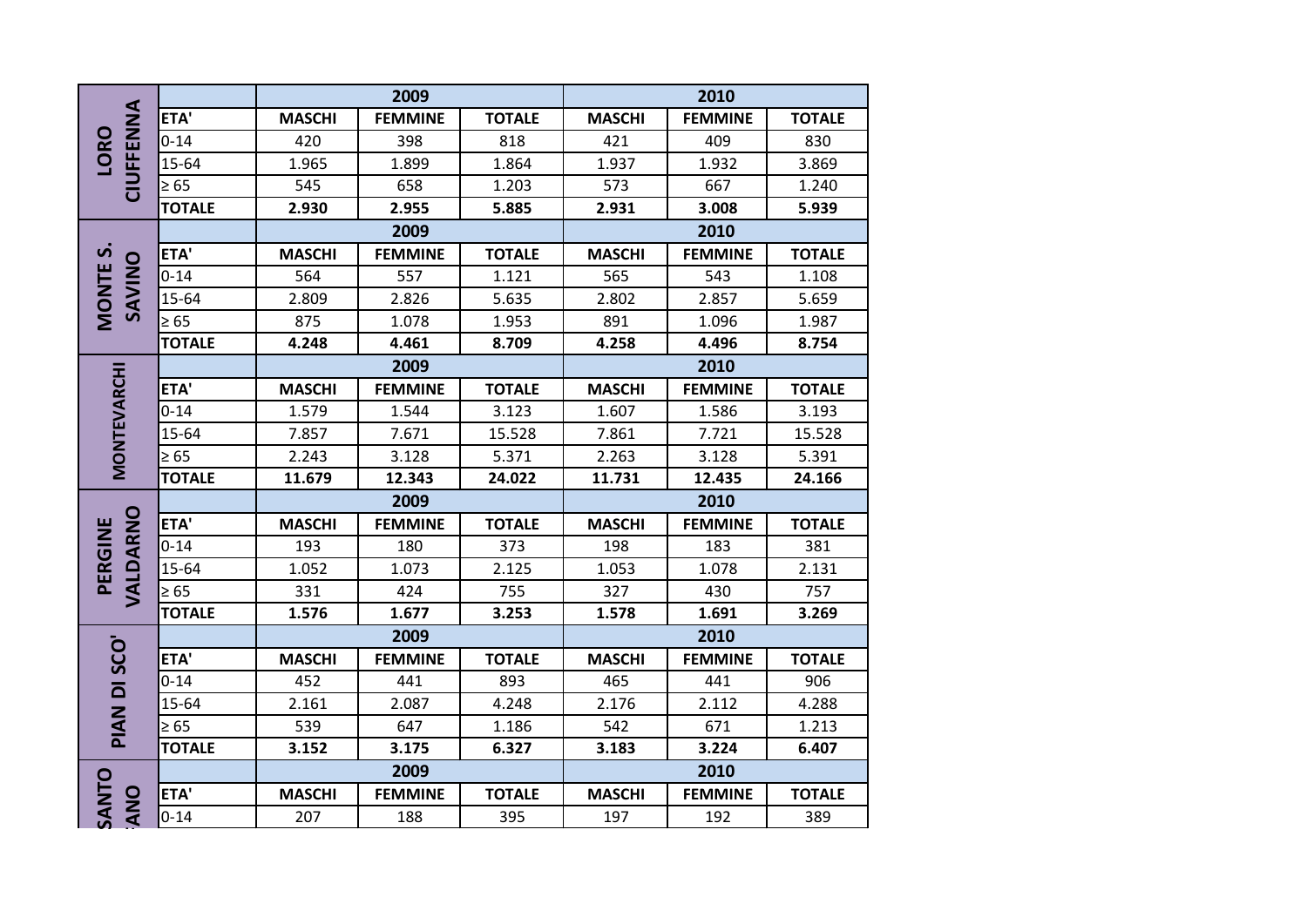| <b>STEF</b><br>PIEVE             | 15-64         | 1.048                                            | 1.000          | 2.048         | 1.067                                            | 1.016          | 2.083         |  |
|----------------------------------|---------------|--------------------------------------------------|----------------|---------------|--------------------------------------------------|----------------|---------------|--|
|                                  | $\geq 65$     | 333                                              | 448            | 781           | 339                                              | 438            | 777           |  |
|                                  | <b>TOTALE</b> | 1.588                                            | 1.636          | 3.224         | 1.603                                            | 1.646          | 3.249         |  |
|                                  |               |                                                  | 2009           |               |                                                  | 2010           |               |  |
|                                  | ETA'          | <b>MASCHI</b><br><b>FEMMINE</b><br><b>TOTALE</b> |                |               | <b>MASCHI</b><br><b>FEMMINE</b><br><b>TOTALE</b> |                |               |  |
|                                  | $0 - 14$      | 417                                              | 377            |               | 423                                              |                |               |  |
| POPPI                            |               |                                                  |                | 794           |                                                  | 371            | 794           |  |
|                                  | 15-64         | 2.097                                            | 2.032          | 4.129         | 2.116                                            | 2.036          | 4.152         |  |
|                                  | $\geq 65$     | 659                                              | 804            | 1.463         | 658                                              | 796            | 1.454         |  |
|                                  | <b>TOTALE</b> | 3.173                                            | 3.213          | 6.386         | 3.197                                            | 3.203<br>6.400 |               |  |
|                                  |               |                                                  | 2009           |               |                                                  | 2010           |               |  |
| VALDARNO                         | ETA'          | <b>MASCHI</b>                                    | <b>FEMMINE</b> | <b>TOTALE</b> | <b>MASCHI</b>                                    | <b>FEMMINE</b> | <b>TOTALE</b> |  |
|                                  | $0 - 14$      | 1.083                                            | 1.068          | 2.151         | 1.099                                            | 1.093          | 2.192         |  |
|                                  | 15-64         | 5.233                                            | 5.393          | 10.626        | 5.138                                            | 5.386          | 10.524        |  |
| <b>SAN GIOVANNI</b>              | $\geq 65$     | 1.831                                            | 2.563          | 4.394         | 1.851                                            | 2.553          | 4.404         |  |
|                                  | <b>TOTALE</b> | 8.147                                            | 9.024          | 17.171        | 8.088                                            | 9.032          | 17.120        |  |
|                                  |               | 2009                                             |                |               | 2010                                             |                |               |  |
| SANSEPOLCRO                      | ETA'          | <b>MASCHI</b>                                    | <b>FEMMINE</b> | <b>TOTALE</b> | <b>MASCHI</b>                                    | <b>FEMMINE</b> | <b>TOTALE</b> |  |
|                                  | $0 - 14$      | 1.004                                            | 935            | 1.939         | 1.028                                            | 942            | 1.970         |  |
|                                  | 15-64         | 5.168                                            | 5.298          | 10.466        | 5.143                                            | 5.250          | 10.393        |  |
|                                  | $\geq 65$     | 1.599                                            | 2.228          | 3.827         | 1.708                                            | 2.309          | 4.017         |  |
|                                  | <b>TOTALE</b> | 7.771                                            | 8.461          | 16.232        | 7.879                                            | 8.501          | 16.380        |  |
|                                  |               | 2009                                             |                |               |                                                  | 2010           |               |  |
|                                  | ETA'          | <b>MASCHI</b>                                    | <b>FEMMINE</b> | <b>TOTALE</b> | <b>MASCHI</b>                                    | <b>FEMMINE</b> | <b>TOTALE</b> |  |
|                                  | $0 - 14$      | 513                                              |                |               |                                                  |                |               |  |
|                                  |               |                                                  | 451            | 964           | 510                                              | 455            | 965           |  |
|                                  | 15-64         | 2.182                                            | 2.119          | 4.301         | 2.184                                            | 2.115          | 4.299         |  |
|                                  | $\geq 65$     | 510                                              | 607            | 1.117         | 534                                              | 616            | 1.150         |  |
| SUBBIANO                         | <b>TOTALE</b> | 3.205                                            | 3.177          | 6.382         | 3.228                                            | 3.186          | 6.414         |  |
|                                  |               |                                                  | 2009           |               |                                                  | 2010           |               |  |
|                                  | ETA'          | <b>MASCHI</b>                                    | <b>FEMMINE</b> | <b>TOTALE</b> | <b>MASCHI</b>                                    | <b>FEMMINE</b> | <b>TOTALE</b> |  |
|                                  | $0 - 14$      | 889                                              | 844            | 1.733         | 903                                              | 845            | 1.744         |  |
|                                  | 15-64         | 3.244                                            | 3.955          | 7.899         | 4.008                                            | 3.993          | 8.001         |  |
| TERRANUOVA<br><b>BRACCIOLINI</b> | $\geq 65$     | 1.550                                            | 1.424          | 2.574         | 1.162                                            | 1.429          | 2.591         |  |